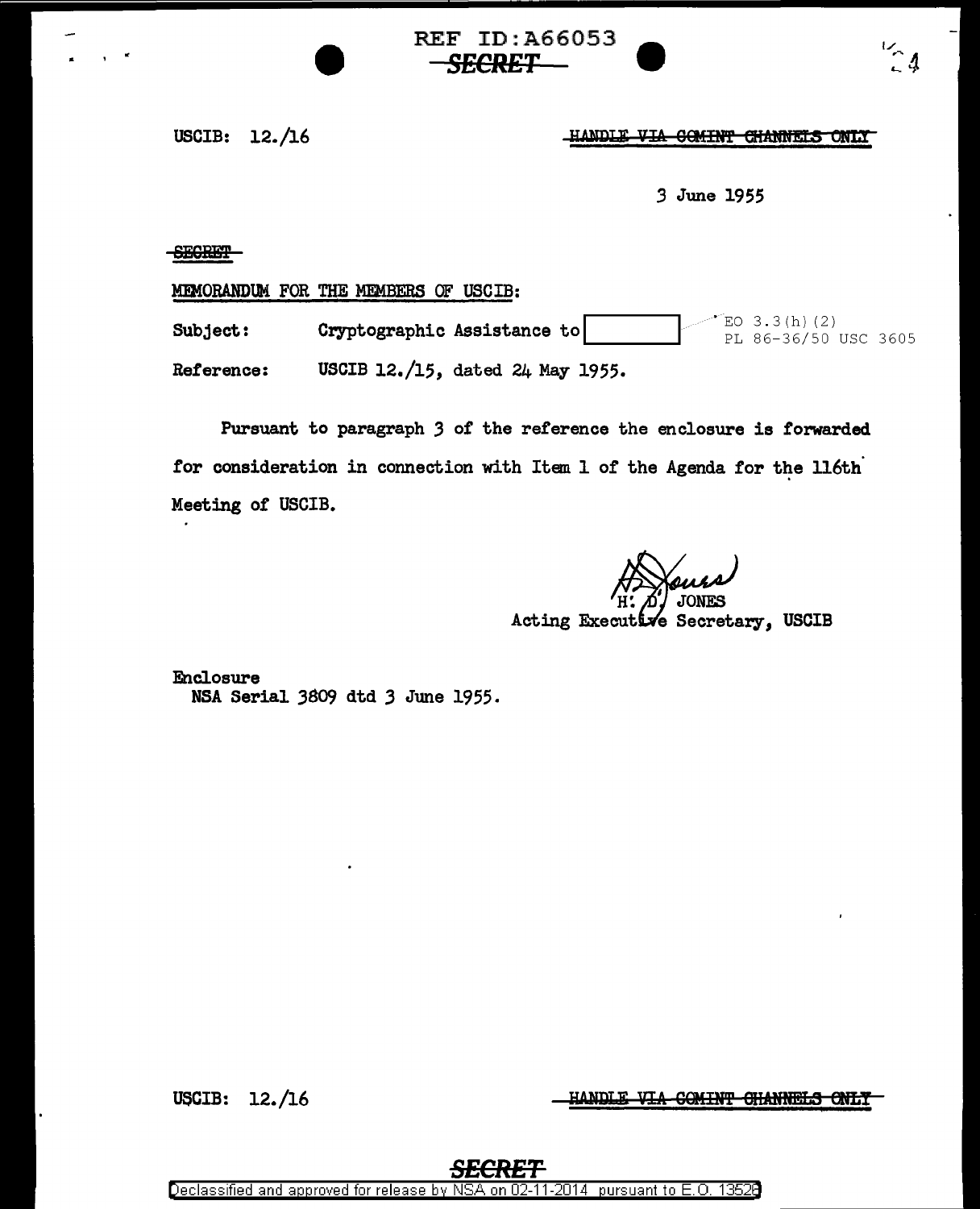



NATIONAL SECURITY AGENCY WASHINGTON 25, D. C.

Serial: 3809

*3* JUN 1955

## **SEGRET**

MEMORANDUM FOR THE ACTING EXECUTIVE SECRETARY, USCIB

SUBJECT: Cryptographic Assistance to

1. USCIB 12./15 with inclosures was forwarded to the members of USCIB with the information that this matter would be placed on the Agenda for discussion at the next regular meeting of USCIB. In order to assist the Board in arriving at a decision, comments by the Department of State and NSA members of USCIB have been requested.

**2.** The following comments are submitted:  $\sqrt{p}$ . 86-36/50 USC 3605

 $EO$  3.3 $(h)$  (2)

a. NSA has no information to indicate that immediate COMSEC assistance, as recommended by the Army member, is in the best interests of the U.S. Therefore it is preferred to delay provision of such assistance until military operations plans are available. NSA emergency and war plans, of course, are in part based on the assumption that U.S. military allies will be furnished adequate COMSEC assistance.

the past. However, the mere supply of cryptographic materials to these countries in the absence of secure practices surrounding the use of such materials would probably not effectively improve the level of COMSEC. Nevertheless, the supply by the U.S. of such materials could ultimately have an effect on the international communications of these countries

c. It is assumed that State Department comments will point out the difference between the NATO and SEATO structures and any corresponding differences in the type and amount of classified information circulated which might affect U.S. security. Except for timing, the comments of' the Army member concerning SEATO communications do not conflict with the proposals set forth in paragraph 7 of NSA Memorandum Serial  $2965-A$  (USCIB 12./15). In the case of SEATO, as well as  $\overline{ }$  it is considered advisable to await establishment  $\Box$  it is considered advisable to await establishment of a SEATO command structure or determination of definite requirements for the COMSEC assistance required to support a military organization.

*SECRET* 

Enclosure with USCIB 12./16 dtd *3* June 1955.

**HANDLE VIA COMINT CHANNELS ONLY**